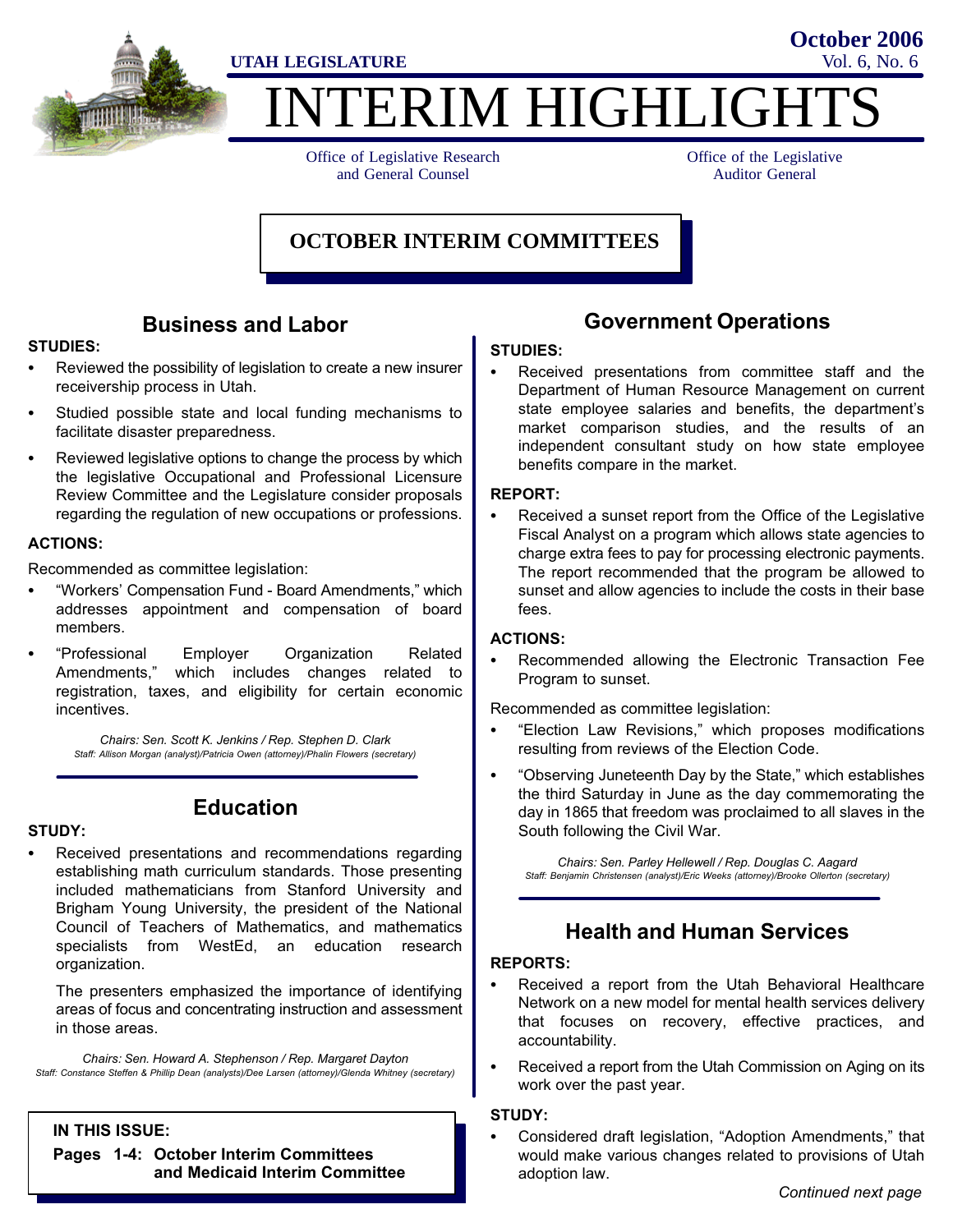#### ACTIONS:

Recommended as committee legislation:

- Emergency Administration of Epinephrine," which would broaden the category of persons authorized to administer epinephrine by auto−injection to persons exhibiting symptoms of anaphylaxis.
- Designated Mental Retardation Professional," which would expand the definition of "designated mental retardation professional" used in the Human Services Code to include certain licensed marriage and family therapists and professional counselors.
- Controlled Substance Database Amendments," which would permit limited access to the Controlled Substance Database by: 1) a medical practitioner inquiring whether the practitioner's Drug Enforcement Authority number has been misused; and 2) law enforcement authorities investigating insurance, Medicaid, or Medicare fraud.
- Exploitation of a Vulnerable Adult Amendments," which would allow a court under certain circumstances to award court costs and reasonable attorney's fees to a prevailing party in an action for exploitation of a vulnerable adult.
- Probate Code Amendments," which would increase the total amount of an estate which may be settled by affidavit from \$25,000 to \$75,000 and allow that amount to be adjusted yearly for inflation.

Chairs: Sen. Allen M. Christensen / Rep. Bradley G. Last Staff: Mark Andrews (analyst)/Catherine Dupont, Thomas Vaughn (attorneys)/Joy Miller (secretary)

**Judiciary** 

REPORT: Received from the Commission on Criminal and Juvenile Justice the Fourth Annual DUI Report to the Utah Legislature."

#### ACTIONS:

Recommended as committee legislation:

- Child Support Guidelines," which updates the child support tables.
- Child Support Bond," which allows the court to require a child support obligor to post a bond against nonpayment.
- Expedited Parent−time Enforcement," which expands a current parent−time mediation program statewide.
- Child Support Collection Amendments," which allows the Office of Recovery Services (ORS) to enter into agreements with child support obligors to pay by direct electronic fund transfers.
- Driver License Privilege Suspension for Failure to Pay Child Support," which allows ORS to suspend a driver's license upon nonpayment of child support.

Chairs: Sen. David L. Thomas / Rep. James A. Ferrin Staff: Jerry Howe (analyst)/Esther Chelsea−McCarty (attorney)/Brooke Ollerton (secretary)

#### Law Enforcement and Criminal Justice

#### STUDIES:

Reviewed and discussed the following draft legislation, which the committee will vote on in November:

- "Internet Sexual Predators," which changes the penalty for enticing a minor over the Internet to a second degree felony and makes any subsequent offense a first degree felony.
- Driver License or Identification Card Requirement for Sex Offenders," which requires a registered sex offender to maintain a form of current identification.
- Organized Retail Theft," which includes retail theft in the definition of pattern of unlawful activity, and authorizes restitution.
- Mortgage Fraud," which creates the offense of real estate fraud, includes this offense in the definition of pattern of unlawful activity, and requires the Attorney General to employ staff to investigate and prosecute real estate fraud.

#### REPORT:

 Received from the Utah Department of Corrections a report on the current status of the Utah Sex Offender Registry and the requirements of the federal Adam Walsh Child Protection Act.

Chairs: Sen. D.C. Buttars / Rep. DeMar "Bud" Bowman Staff: Stewart E. Smith (analyst)/Susan Creager Allred (attorney)/Wendy Bangerter (secretary)

#### Medicaid

# STUDIES:

- Received reports during this interim on funding, philosophy, and issues related to programs delivered by the Department of Health, the Department of Human Services, the Department of Workforce Services, and the Division of Rehabilitation Services.
- The committee has also reviewed steps taken by other states to contain the growth of Medicaid spending, considered the impact of the recent federal Deficit Reduction Act, and received testimony from stakeholders on how to contain costs and increase accountability within the state's health and human services programs. At it's October meeting the Committee will review the results of an extensive survey of 177 health and human services programs.

Chairs: Sen. Sheldon L. Killpack / Rep. Merlynn T. Newbold Staff: Mark Andrews (analyst)/Leif Elder (analyst) William Greer (fiscal analyst)/Derek Byrne (fiscal analyst) Stan Eckersley (fiscal analyst)//Debbie Headden (fiscal analyst) Thomas Vaughn (attorney)/Catherine Dupont (attorney)/Phalin Flowers (secretary)

#### Natural Resources, Agriculture, and Environment

#### STUDY:

 Discussed the problem of rapidly increasing electronic waste, which includes obsolete computers, VCRs, TVs, and other electronic devices. Continued on next page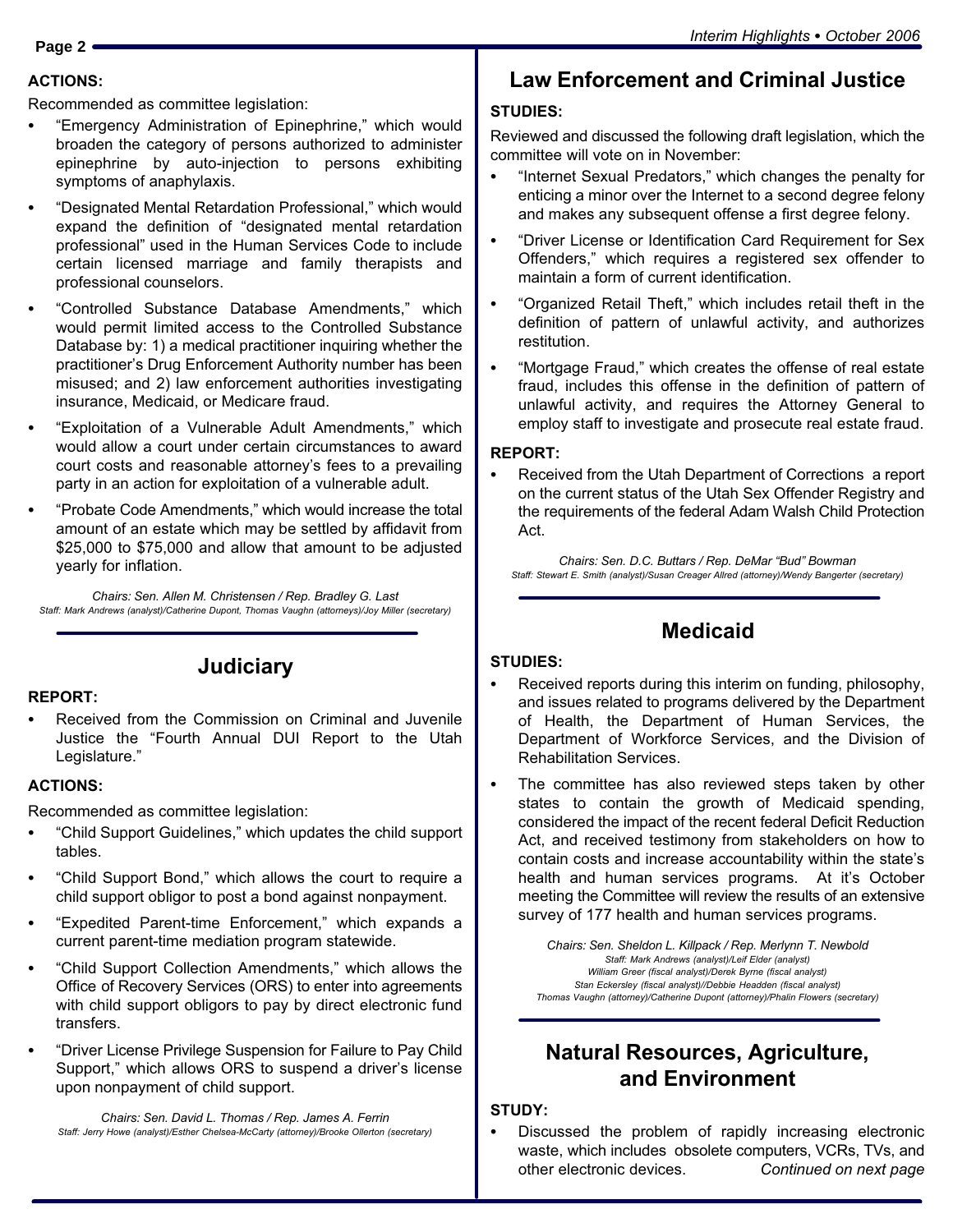# REPORT:

 Received from the State Energy Policy Advisor her annual report on the status and development of the state's energy resources, and the energy advisor's activities. The advisor also recommended energy−related executive and legislative action.

> Chairs: Sen. Thomas V. Hatch / Rep. Roger E. Barrus Staff: Brian Allred (analyst)/Emily R. Brown (attorney)/Joy Miller (secretary)

#### Revenue and Taxation

#### STUDIES:

Reviewed property tax deferral programs in other states.

Reviewed the following draft legislation:<br>Entitled the Tenant Control of the Control of Tenant Control of Tenant Control of Tenant Control of Tenant Con

- "Income Tax Additions and Subtractions for Higher Education Savings," which amends the Individual Income Tax Act relating to additions to and subtractions from federal taxable income for higher education savings.
- Tax Credits for Alternative Power Generation," which renews and amends the renewable energy tax credit.
- Tax Penalty Amendments," which amends the penalty provisions for failure to file a tax return to exempt the return from a penalty if no tax is due, and also amends the mailing requirement for a notice of an assessed penalty and demand for payment.
- Tourism, Recreation, Cultural, and Convention Facilities Tax Amendments," which clarifies that only a county of the first class may impose this tax.
- Property Tax Deferral," which provides that a county shall defer a certain portion of the property taxes owed by an eligible claimant who is 65 years of age or older.

#### REPORTS:

- Received a report from the Utah State Tax Commission on recent changes to federal individual income tax laws.
- Reviewed state tax revenue collections for the first quarter of FY 2007. Combined General Fund/Uniform School Fund collections are about 13 percent above the same quarter last year while Transportation Fund collections are 1.9 percent below the same quarter last year.
- Received a demonstration from two private firms that provide sales and use tax calculation software to small and medium sized businesses.
- Received a report from committee staff on how the property tax "truth in taxation" system is implemented.
- Received a report from the Utah Commission on Aging on taxpayer awareness of property tax deferral programs.

Chairs: Sen. Curtis S. Bramble / Rep. Wayne A. Harper Staff: Bryant Howe & Phillip Dean (analysts)/Rebecca Rockwell & Angela D. Oakes (attorneys) Phalin Flowers (secretary)

#### Political Subdivisions

# STUDIES:

- Discussed issues regarding municipal disconnection.
- Considered draft legislation, "Local Option Distribution Formula for the Distribution of the Local Option Sales and Use Tax," which allows certain counties, and the municipalities in those counties, to adopt an optional sales tax distribution formula.

# ACTIONS:

- Requested that staff prepare draft legislation implementing recommendations of the ad hoc workgroup regarding inspection of school construction.
- Recommend draft legislation, "Special and Local Districts Amendments," which rewrites and, where possible, standardizes provisions applicable to independent special districts.

Chairs: Sen. Carlene M. Walker / Rep. Brad L. Dee Staff: Joseph Wade (analyst)/Robert Rees (attorney)/Wendy Bangerter (secretary)

#### Public Utilities and Technology

# REPORTS:

- Received from the Center for Energy and Economic Development an overview of how coal processing technology is rapidly changing with the goal of producing less carbon in the production of electricity. The report also included information about potential carbon sequestration and storage sites in the U.S.
- Received a briefing on the state's renewable energy tax credit, which will expire at the end of 2006.
- Received a statutory report from the State Energy Policy Advisor which included a comprehensive review of existing energy resources, uses, and demand. The report included information on traditional energy resources as well as data on the development of certain renewable energy resources. Recommendations for both executive and legislative action were also provided.
- Received a report from UEN (Utah Education Network) covering the delivery of network services for both higher and public education. UEN noted that the growth in the demand for these service is partly due to the doubling of Internet access every 18 months. UEN requested supplemental funding to complete the state's satellite program, rather than continue to pay leasing monies.

Chairs: Sen. Gregory S. Bell / Rep. Sheryl L. Allen Staff: Richard North (analyst)/Christopher Parker (attorney)/Tracey Fredman (secretary)

#### **Transportation**

# STUDY:

 Studied the possibility of preserving transportation corridors by using the state's bonding authority.